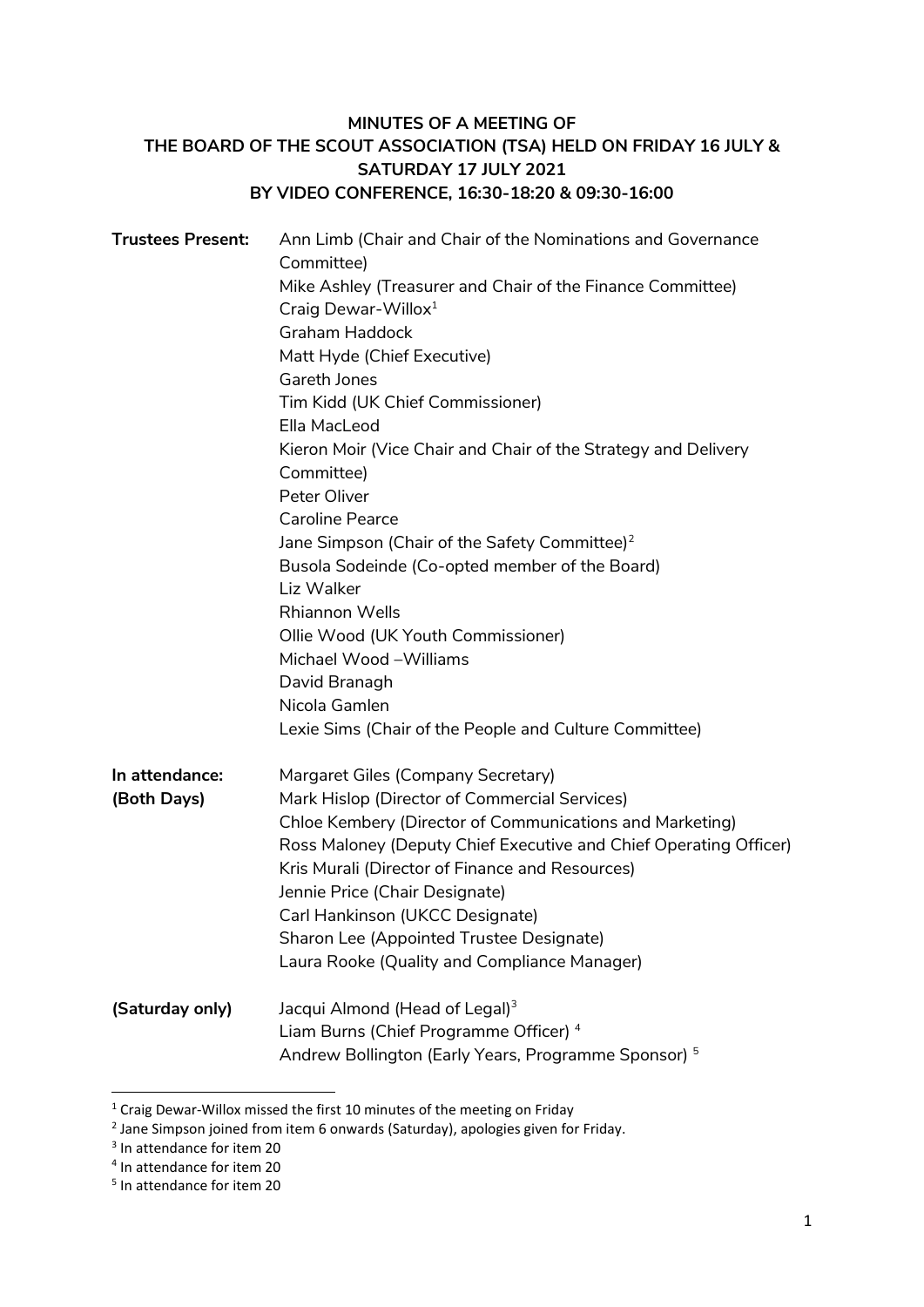|            | Lara Burns (Chief Digital Officer) <sup>6</sup>                  |
|------------|------------------------------------------------------------------|
|            | Lisa McDonald (Governance Manager)                               |
|            | Danny McShee (Kennedys) <sup>7</sup>                             |
|            | Laura Munday (Digital Delivery Manager) <sup>8</sup>             |
|            | Toby Riley-Smith (Queens Counsel (QC)) <sup>9</sup>              |
|            | Andrew Sutherland (Digital Programme Sponsor) <sup>10</sup>      |
|            | Mary Thornton (Managing Director, Unity Insurance) <sup>11</sup> |
|            | Tina Wilson (Chief Safeguarding Officer) <sup>12</sup>           |
| Apologies: | David Sandall (Chair of the Safeguarding Committee)              |

#### **Friday 16 July 2021**

#### **1. Welcome**

The Chair welcomed everyone to the meeting which was being held to take the financial and governance items prior to the full day meeting of the Board on Saturday 17 July 2021.

She thanked Trustees for the time they were investing into their roles.

#### **2. Trustees Prevented**

David Sandall and Jane Simpson gave their apologies prior to the meeting

#### **3. Declaration of any conflicts of interest**

One Trustee raised a conflict of interest and the mitigations were noted.

#### **4. Declaration of any other business**

Nothing declared

#### **5. TSA Consolidated Annual Report and Accounts 2021/22**

Kris Murali, Director of Finance and Resources took Trustees through the Annual Report and Financial Statements for the period April 2020 – March 2021.

The statutory audit of the accounts of The Scout Association and its subsidiaries has been largely completed and an oral update will be provided to the Board on any outstanding areas. The most recent version of the Auditors Findings Report (AFR) is included as a starred item should Trustees wish to refer to it. The Finance Committee considered an earlier version of the AFR as well as the Annual Report and Accounts in detail at its recent meeting and recommended that the Board approved the accounts subject to certain items

 $\overline{\phantom{a}}$ 

<sup>6</sup> In attendance for item 22

<sup>&</sup>lt;sup>7</sup> In attendance for item 18

<sup>8</sup> In attendance for item 22

<sup>&</sup>lt;sup>9</sup> In attendance for item 18

<sup>10</sup> In attendance for item 20

<sup>&</sup>lt;sup>11</sup> In attendance for item 20

<sup>12</sup> In attendance for item 10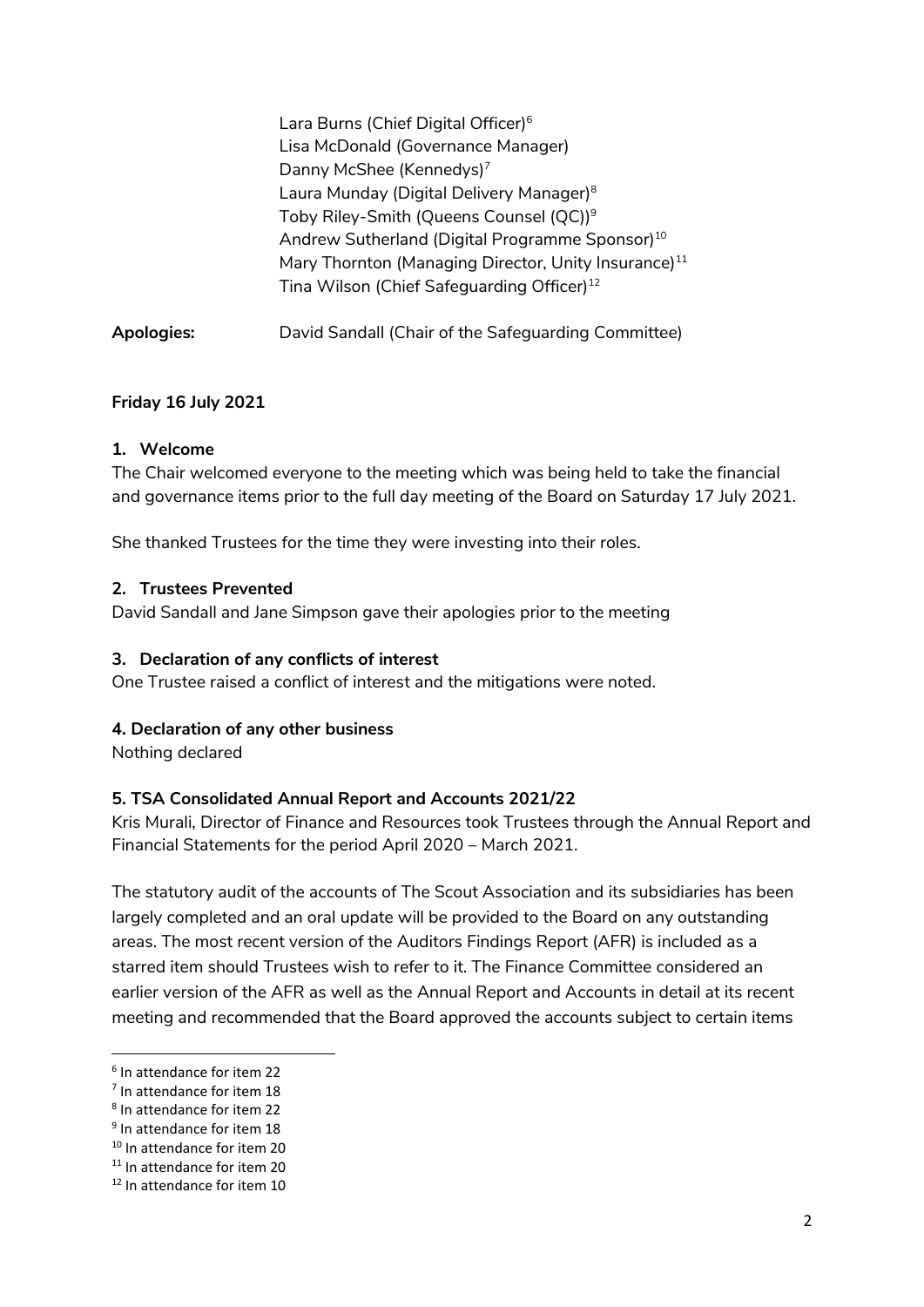which at that time remained to be resolved or adjusted, the disposition of which has been notified to them and reflected accordingly.

The Board **APPROVED** the revised Reserves Policy

### **6. Letter of Representation**

The Treasurer, advised Trustees on how the Letter of Representation differed from previous years with appropriate provisions for the current situation.

The Board **APPROVED** the Letter of Representation to be sent to auditors along with the Scouts Annual Report and Financial Statements 202/21.

### **7. Membership Subscription Fee**

The paper was taken as read.

The Board **APPROVED** the membership fee proposal.

#### **8. Governance Matters**

#### **Amendments to the ScoutsCymru constitution**

One Trustee didn't take part in this discussion due to the conflict of interest they had indicated.

The paper was taken as read and the Board **APPROVED** the proposed amendments to the ScoutsCymru constitution.

These changes will now be taken to the ScoutsCymru AGM for approval. The Company Secretary advised the Board that she would be supporting the ScoutsCymru board to ensure that their forthcoming AGM, which is to be held digitally, is compliant and that any decisions made are valid.

#### **Schedule of Delegation and Matters reserved for the Board**

The paper was taken as read.

The Board **APPROVED** the Matters Reserved for the Board and Schedule of Delegations.

The Board **APPROVED** the scheme of financial delegations as recommended by the Finance Committee subject to amendments.

#### **9. Revised Risk Framework**

The paper and appendices were taken as read. There were some minor amendments suggested to the risk documents as follows:

- The words "likelihood" and "probability" are used interchangeably across the documents. This should be amended to use consistent wording.
- Changing the word 'deficit' to 'loss' in the risk scoring mechanism.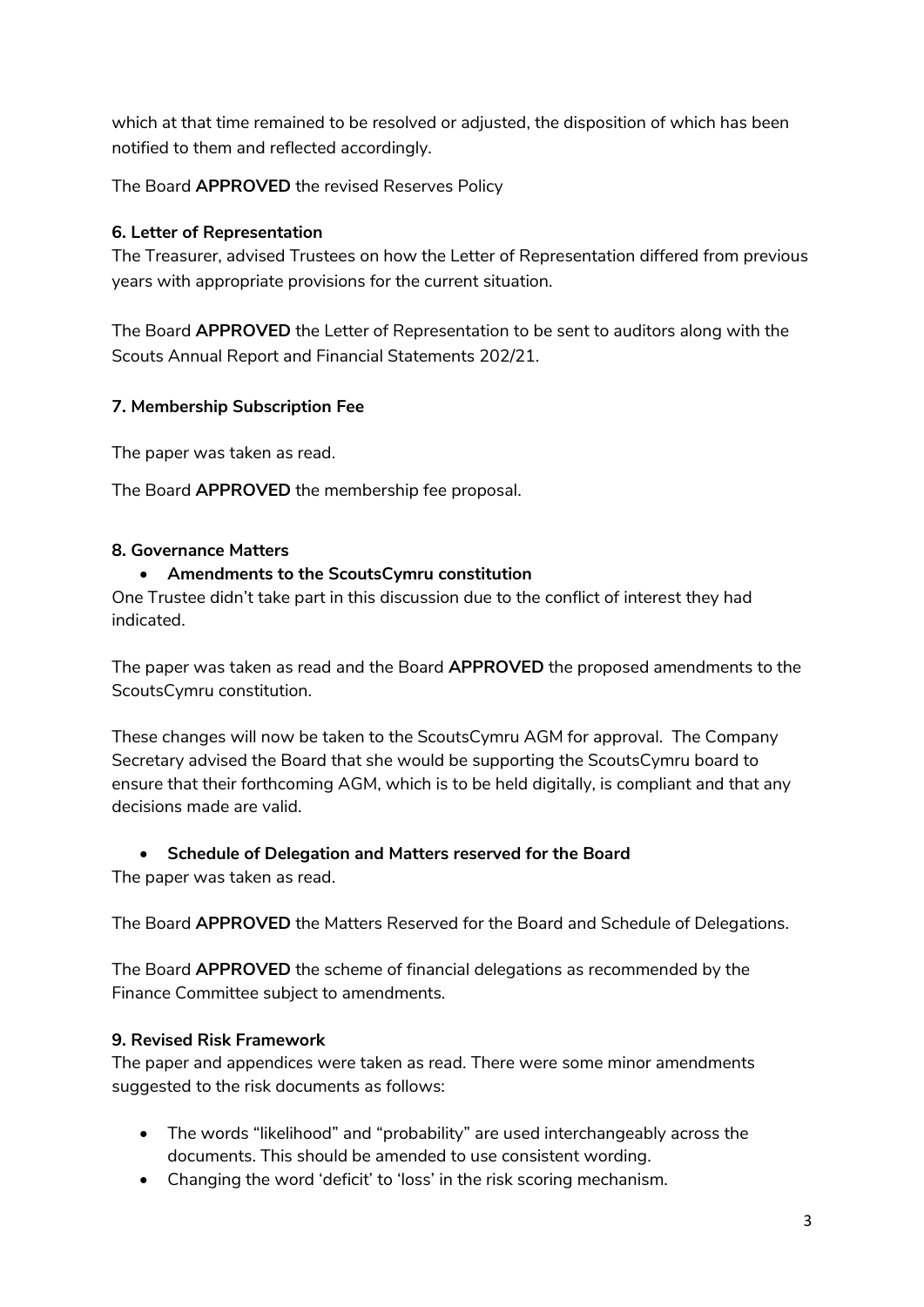- It should be made clearer that although the Risk Policy is an overall policy for the TSA Group, the framework will be different for the subsidiaries, based on the requirements of their organisations.
- The wording "TSA has no tolerance for the materialisation of risk relating to safeguarding or safety that could result in serious harm to young people and members" in the risk appetite statement should be amended to read "Whilst accepting risk in Scouting activities can never be entirely eliminated given the nature of the activities undertaken, we seek to minimise to the greatest extent feasible the potential for serious harm to be caused to young people and members".

It was suggested that feedback should be sought from Committee Chairs after a period of 6 months, to find out how they think the process is working and to identify any proposed amendments.

# **AP1: Governance Manager and Quality and Compliance Manager to liaise with Committee Chairs after 6 months to review the new risk processes.**

The Board **APPROVED** the new Risk Framework, Risk Policy and Risk Scoring Mechanism subject to the amendments being made.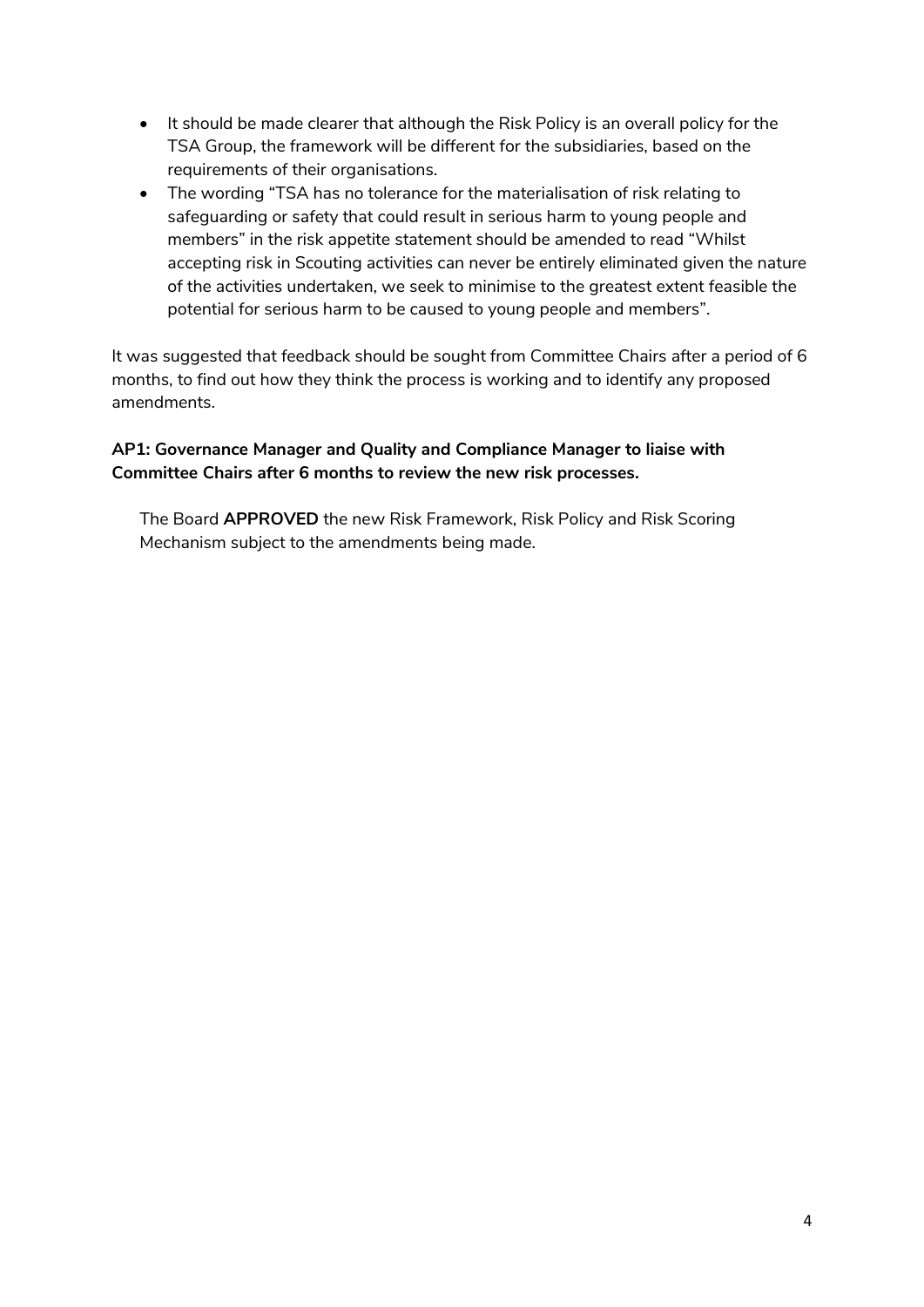### **Saturday 17 July**

### **10. Board Deep Dive – Safety**

The meeting was preceded by a morning session on Safe Scouting, focusing in particular on the Board's responsibilities for safety. This was facilitated by Tina Wilson, Chief Safeguarding Officer and Chair of the Safety Committee, Jane Simpson. The notes from the session are recorded separately.

### **11. Welcome**

The Chair welcomed everyone to the meeting and thanked Trustees for their pre-submitted questions to paper authors. The Chair made reference to them at the appropriate time in the meeting.

### **12. Trustees Prevented**

As noted above.

### **13. Declaration of any conflicts of interest**

One Trustee raised a conflict of interest and the mitigations were noted.

### **14. Declaration of any other business**

The Chair informed the Board of an additional approval item.

### **15. Reflection**

The meeting was opened with a reflection led by Peter Oliver.

### **16. Minutes of meeting held on the 18 March 2021 & Matters arising**

The Company Secretary referenced the Q&A sheet which informed Trustees of two suggested amendments to the minutes.

The Board **APPROVED** the Minutes of the meeting held on 18 March 2021 subject to the amendments being made.

### **17. Action report: status of actions**

The Board received the report which notes all outstanding actions from Board meetings in 2021. Most were marked as complete, an update for ongoing actions was provided as follows:

### **January 2021**

 **AP4 Legacy Report** Company Secretary to shorten and clarify Recommendation 2 on legacy delegations based on comments, and resubmit for approval at a future meeting as appropriate.

*The fundraising team are reviewing this and will resubmit at a future date. (Action to be removed).*

 **AP5 Terms of Reference:** Company Secretary to confirm subsidiary companies include risk management within their Terms of References.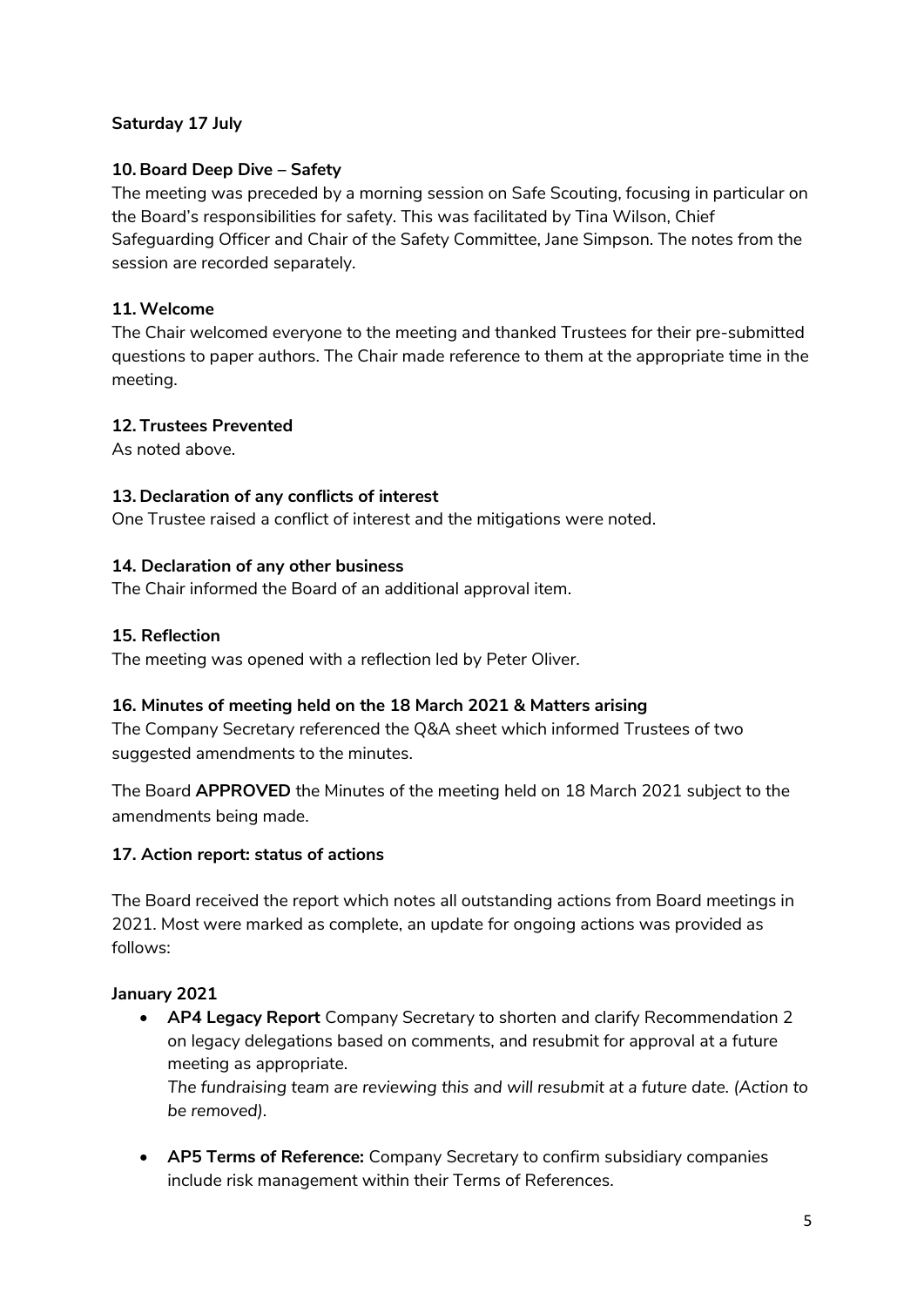*The subsidiary boards Unity and Scout Stores are reviewing their Terms of Reference in June and these will be presented to Nominations and Governance Committee in September.*

# **18. Private minutes that are recorded separately, and are strictly confidential to Trustees and the Senior Leadership Team.**

**19. Private minutes that are recorded separately, and are strictly confidential to Trustees and the Senior Leadership Team.** 

# **20. Early Years: Northern Ireland Squirrel Scouts Merger**

The Chair welcomed to the meeting, Liam Burns, Chief Programme Officer, Andrew Bollington, Early Years Programme Sponsor, Jacqui Almond, Head of Legal Services and Mary Thornton, Managing Director of Unity Insurance. The paper was taken as read. The Chair referenced and gave thanks to the trustee subgroup for giving considerable scrutiny to this work, and extended her thanks to our NISA colleagues, a formal letter of appreciation will be sent.

The Chief Programme Officer noted that 100 Dreys had been registered and we were doing well with our demographic targets. Even though the Squirrel launch has been delayed, the operational aspect is proceeding as planned.

The Board **APPROVED** the National Transfer Agreement and authorised the Agreement to be signed in accordance with TSA Bye-Laws.

# **21. Portfolio Update**

Peter Oliver, Chair of the SDC Portfolio Group, led a presentation which focused on delivering to the Board a Portfolio update. The presentation included the roadmap summarising the key activities that we're expecting to be delivered through our portfolio of work focused on programme, people and perception over the next 3 years, and the delivery structure and the approach.

In respect of the introductory of approach it was suggested that the Board Residential in October would be a good opportunity to consider this in depth with Nation colleagues and the new UK Leadership Team. It was suggested that this would be a good step forward to act cohesively.

It was suggested to lessen the intensity of workload for local Scouting, advanced sharing of the road map may be useful. A question was raised concerning the roadmap and why it doesn't extend to 2025 as per the duration of the strategy. In response it was noted that each strategy programme planned activity extends to 2023. The COO confirmed that we purposely asked to just map out the next two years, however, the aspiration of the strategy direction is to 2025 – in regards to the demands and the planning happening this feels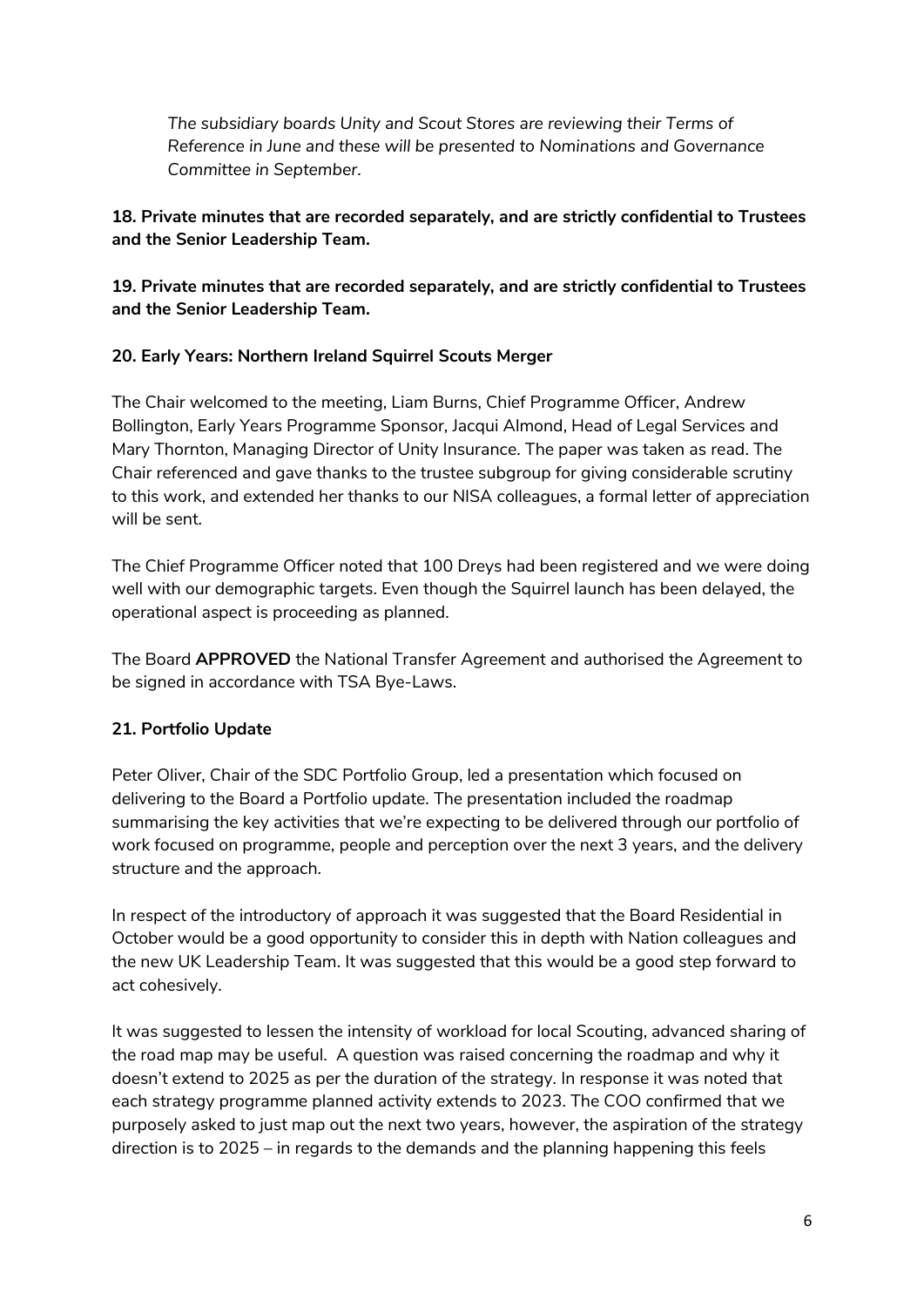proportionate. It was noted that we have to consider what constitutes change and what efforts it takes to implement.

The Board discussed how we would want to engage with the membership on this. It was noted that there could be two stages of mobilisation, the first being to get an effective team and structure in place, we could bring in small County teams together and reflect on where this came from and other substantial change for 22/23 and how we deliver against our strategy 23/25. Building on engagement beyond 25 will need to be considered later.

The COO noted that how we start to engage the membership and how it maps over the two years needs to be tackled, alongside the staff structure that will be needed to support this.

The Chair thanked Peter for the update from the sub-Group.

### **22. Membership System**

The Chair welcomed to the meeting, Lara Burns, Chief Digital Officer, Laura Munday, Digital Delivery Manager and Andrew Sutherland, Digital Transformation Programme Sponsor.

The Chief Digital Officer briefly introduced the paper, which was otherwise taken as read.

The Board received a proposal for how a set of new digital tools will be delivered and aligned with and underpin the transformation of the volunteer journey, and support us to manage more effectively our volunteer member data.

Following Board approval during late 2020 to progress the procurement of new digital tools to support the management of volunteer data, a robust, competitive procurement process took place, supported by external procurement specialists. An invitation to tender was published, which resulted in tenders from three suppliers being evaluated.

The Board also received proposals as to how we will establish the strategic direction for the management of youth member data.

In agreement with the Treasurer, it was proposed that the Board delegate to the Finance Committee the authority to agree the final position on the exit terms and the resulting change to the overall project budget.

The Board:

- 1. **APPROVED** the recommendation to proceed with the implementation of new digital tools to manage volunteer membership
- 2. **APPROVED** the recommendation to award the contract
- 3. **APPROVED** the budget as detailed
- 4. **ENDORSED** the proposed strategic direction on youth membership data

### **23. Annual Census**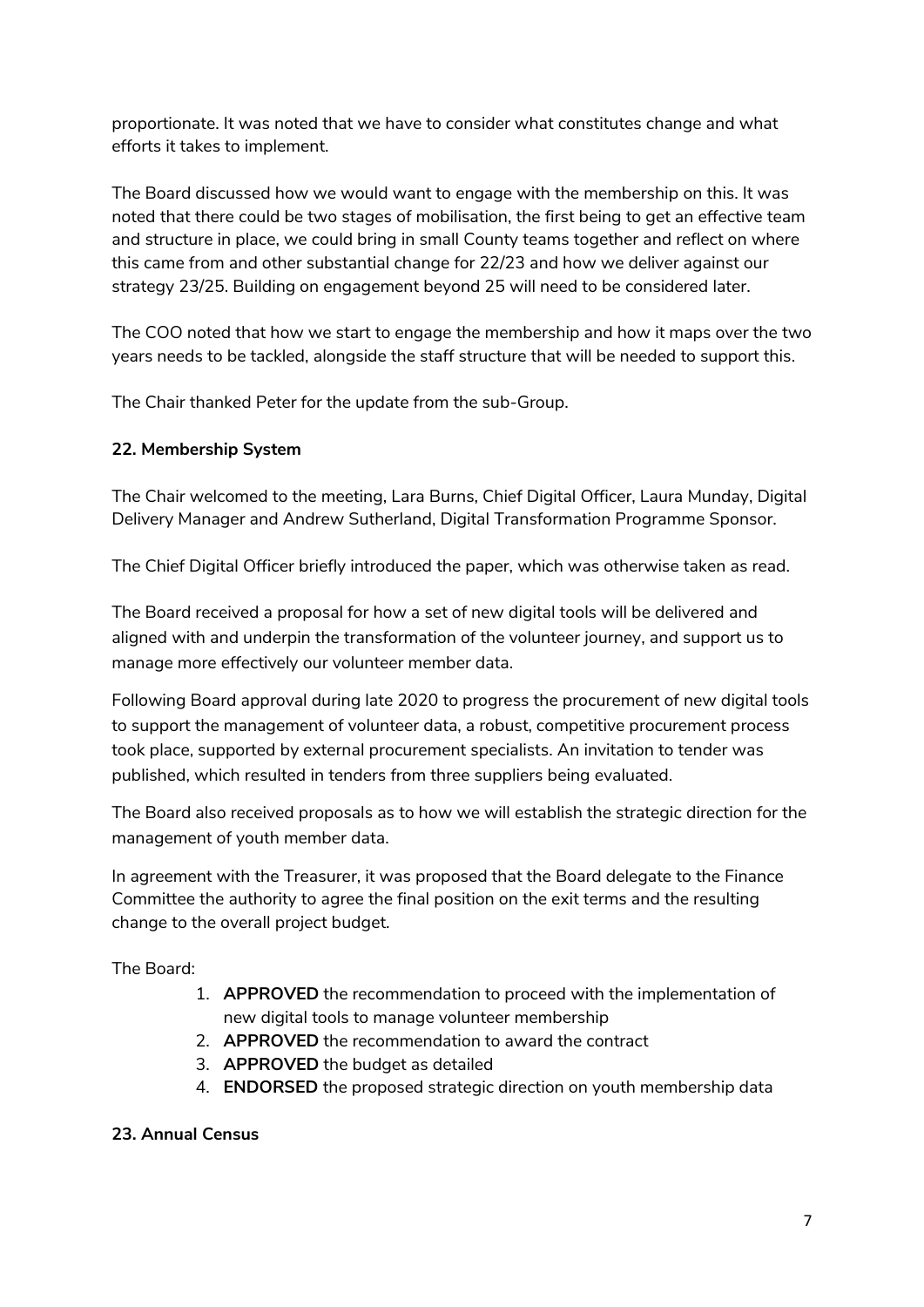The UK Chief Commissioner briefly introduced the paper, which was otherwise taken as read. The key points to note were as follows:

- The Census taken in January 2012 was gathered in the context of the Covid19 pandemic. A reduction in both young and adult numbers was expected. This proved to be the case albeit at a lower drop than was expected.
- Beaver Scout numbers have dropped which may be due to Beavers moving up to Cubs during the pandemic coupled with only a small amount of recruitment of new members (the drop in numbers is sharper in the lower Beaver age range).
- Over the past year the number of Sections has increased. The average number of young people per Section has reduced. This is not a surprise given that the total number of young people has reduced, however there is hope these Sections might take more young people as we move out of the pandemic.
- The overall reduction in adult roles was 9%. Line managers and District supporters showed no change. County governance roles increased by 3%.
- The largest aggregate change is in Groups where front-line leaders/section assistants, Group governance and Group supporters all reduced.
- In a year where our total numbers of young people fell, the waiting list has increased.
- This might give us some hope although we have so far failed in each of our previous 13 years of growth to realise the potential of the waiting lists. This might be due to the geographical distribution of the waiting lists and a more granular analysis might be required. Again at the macro level, the drop in membership more than provides the capacity to absorb the waiting lists. The issue will clearly be at the local geographical level of distribution.
- The overall reduction in adult roles was 9%. Line managers and District supporters showed no change. County governance roles increased by 3%.
- The largest aggregate change is in Groups where front-line leaders/section assistants, Group governance and Group supporters all reduced.
- This year we saw a net increase in the number of Sections in all nations
- Young Leaders have dropped by 31% overall. This is broadly evenly spread across all the Sections in which they work (Beavers -33%; Cubs -31%; Scouts -29%).

There was a request from a trustee to include Ethnicity data within the report. [Post meeting note: This was provided to the Board after the meeting].

An observation was made that a vast amount of sections are meeting weekly  $(25,000+)$  – the scale of the activity is helpful context to see what's happening each week across the country. It was noted that TSA should be proud of the amount of activity that has been delivered to young people outside of their school setting.

It was noted that more is still needed to create better provision of Scouting for young people in areas of deprivation.

# **24. Annual Safety Report**

The Board discussed and noted the Annual Safety Report under agenda Item 6 (The Board Deep Dive – Safety).